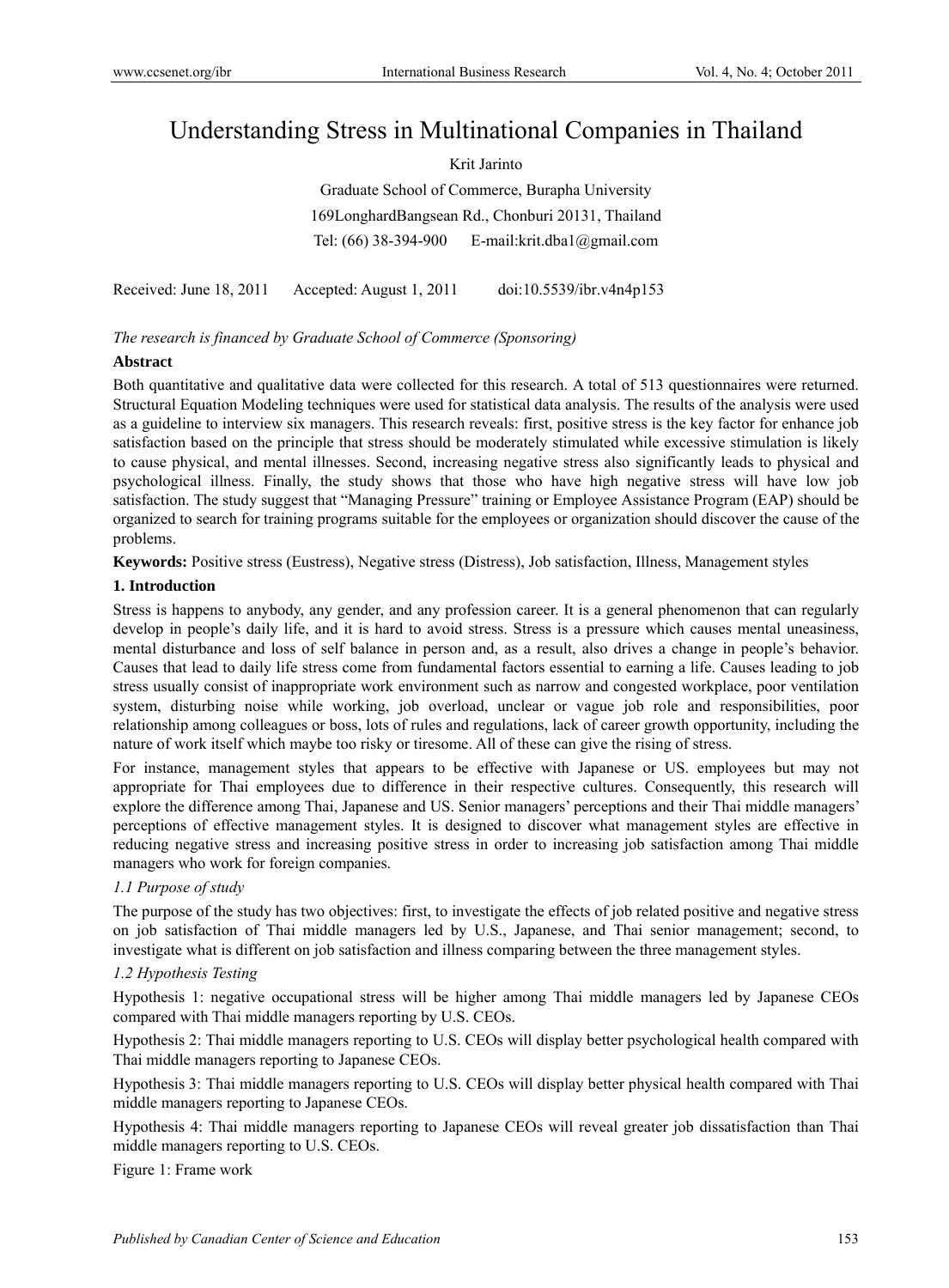# **2. Review Literatures**

# *2.1 Stress*

Selye, the father of stress (1974) divided stress into two stressors as follows:

Negative stress or distress means the individual experiences negative emotions as anxiety or worry perhaps physical effects may follow such as headaches or diarrhea.

Positive stress or eustress pertains to an exciting event stimulating a person to feel glad or happy for example a bride, before the marriage ceremony. She is so stressful but she feels happy.

Negative stress also causes economic and social losses, especially for businesses. These losses come from ineffective work due to sickness which decreases both time at work and profit. Furthermore, people who suffer from negative stress often apply ineffective methods to seek release from stress such as drinking, smoking, taking drugs, and shopping. Some employees have indulged themselves in gambling, and some have committed suicide (Mehri, 2000)

Stress has a positive side called eustress that is less well-known and less frequently used in colloquial language. Eustress or "good stress" refers to a psychological response to a stressor that is interpreted as having positive implications for well-being, according to Selye (1983). Distress and eustress represent distinct constructs and are not at opposite ends of a continuum (i.e., the lack of distress does not indicate the presence of eustress; (Quick et al, 1997).

According to Simmons (2000), positive stress and negative stress cannot be definitely separated. They are mixed together like water in a bathtub. Positive stress is like cold water whereas negative stress is like hot water. When hot and cold water is filled into a bathtub it will be combined and the water temperature will be determined by the quantity of hot and cold water.

# *Eustress versus Distress*

# Figure 2: An Expanded Yerkes-Dodson Curve Law

Yerkes-Dodson suggests that eustress results from the intensity and frequency of the stress response. Expanded Yerkes-Dodson law represents eustress as the optimum level of exposure to a stressor (stimulator) for an individual (see Figure 2). According to the law, maximum performance results when individuals who are stressed to this optimum level.

#### *2.2 Job Satisfaction*

An employee satisfaction inventory (ESI) was found to be an important tool to measure job satisfaction and employee' health (Koustelios and Bagiatis, 1997)

Psychologist and management consultant Frederick Herzberg developed the two factor theory of motivation. The two factors are hygiene and motivator factors. Herzberg's study comes from a group of 200 accountants and engineers. Herzberg and Synderman (1959) concluded that,

Extrinsic conditions, hygiene factors, namely pay, status, job security, working conditions, fringe benefits, policies and interpersonal relations do not positively influence worker motivation, but enable the worker to avoid dissatisfaction with the work.

Intrinsic conditions, motivator factors, namely feelings of achievement, experiencing meaningful work, opportunities for advancement, recognition, and opportunities to grow, influence the motivation of employees to work hard because they bring satisfaction to the workers.

#### *2.3 US. Management Style*

US. management style has been called the International Organization Model. The key objective is to transfer knowledge and expertise to subsidiaries adapted to the cultural environments. The subsidiaries are usually less advanced in technology or market development. While the headquarters gives strategic plans to subsidiaries to coordinate and follow, these plans need to be in alignment with the culture within which subsidiaries exist. For this to happen, it is necessary for the corporate headquarters to learn about the organization culture from employees in the subsidiaries (Christopher et al, 2002).

According to Christopher and Sumantra U.S. Management style provides the channels for a flow of information between the subsidiaries and corporate officers. On the other hand, headquarters also give opportunities for subsidiaries to create new products and strategies for themselves. (See Figure 3)

# Figure 3: International Organization Model

#### *2.4 Japanese management Style*

The Japanese management style has been called a Global Organization Model. Its global strategies are based on a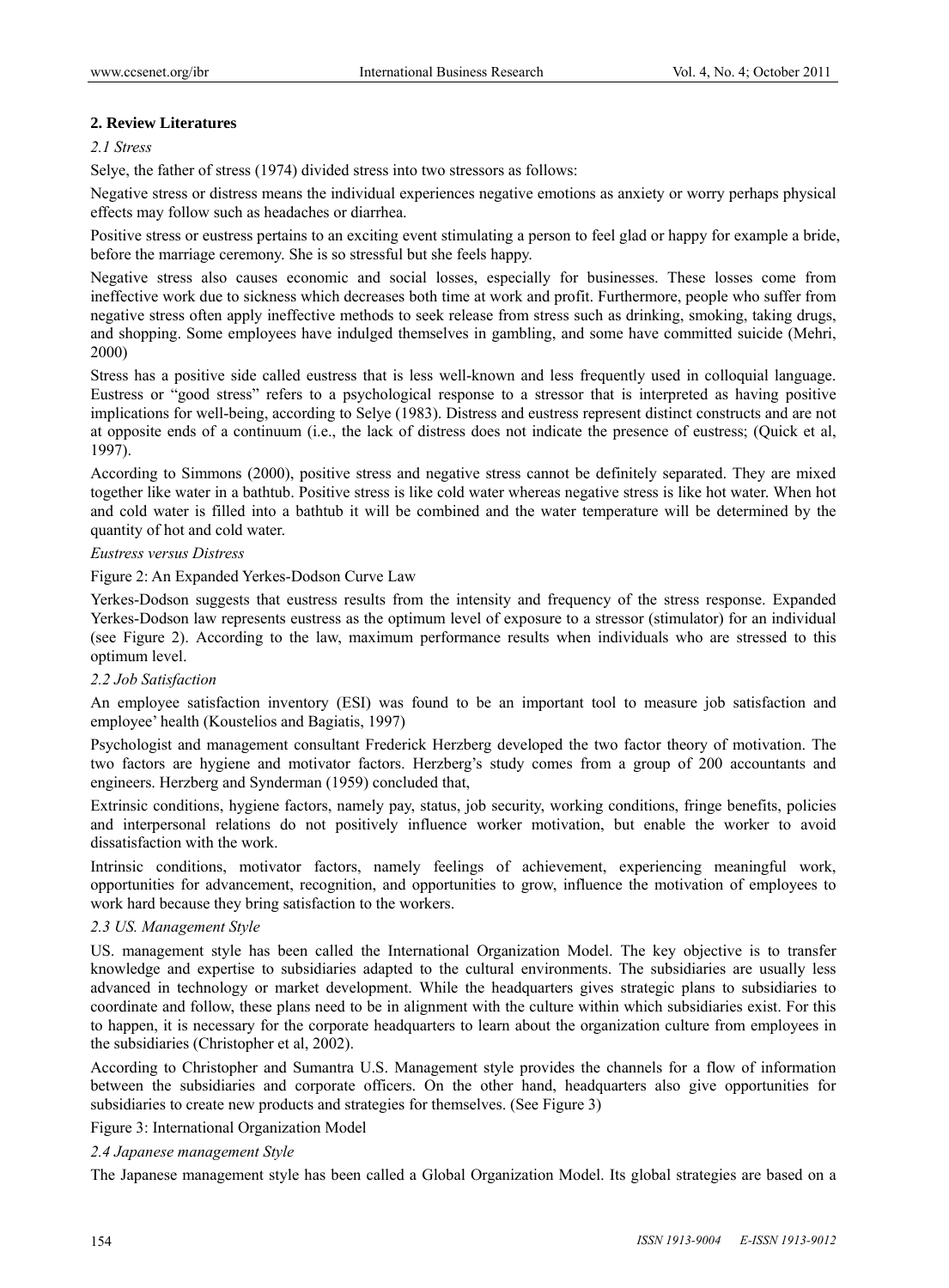centralization of assets, resources, and responsibilities in order to achieve economic of scale. The role of subsidiaries is to produce, assemble and sell, but headquarters determines the goals, roles, policies, and procedures with little adaptation from the subsidiaries (Christopher et al, 2002).

Christopher and Sumantra conclude that the overseas subsidiaries depend on the corporate office for resources and directions with tight control. So, Japanese subsidiaries have little independence. (See Figure 4)

Figure 4: Global Organization Model

#### *2.5 Cross culture Management*

One of the most widely referenced approaches for analyzing variables among cultures has been done by Greet Hofstede (1980, 1983, and 1984). He surveyed more than 116,000 IBM managers and employees in 40 countries and found they tend to vary on five value dimensions of national culture:

Power distance. The degree of people in a country accepts that power in institutions, organizations, and societies is unequal. It ranges from relatively equal (low power distance) to extremely unequal (high power distance).

Individualism versus Collectivism. Individualism is a cultural attribute with a loose social framework in which people look out for and care mostly themselves.

Masculine versus Feminine. Masculinity pertains to a cultural value in which social gender roles are clearly distinct. Men are expected to be assertive, tough, and focused on material success. Women are expected to be sweet, kind, and motherly.

Uncertainty avoidance. In cultures with strong uncertainly avoidance, people come across as busy, fidgety, emotional, aggressive, and active. In cultures with weak uncertainly avoidance, people give the impression of being quiet, easy-going, and patient.

Long-term versus Short- term. People in cultures with a long-term orientations look to the future and value thrift and persistence. A short-term orientation values the past and present. It emphasizes respect for tradition and tends to seek instant gratification.

These differences have been helpful in explaining and predicting behavior of employees from various countries.(see table 1 below) For example, in terms of Japanese and American and Thais citizens, Americans are socialized to be individualistic. In contrast, Japanese and Thai are indoctrinated with "team play" and to work in groups. American education is to learn to think, analyze and ask questions. Japanese and Thai, on the other hand, tend to prefer to listen, trust, receive orders and work as a team. The Thais tend to be even more passive than the Japanese. The average U.S. employees are more competitive and self -focused than the Japanese employees. Thais employees tend to take less initiative than the Japanese employees. Thais employees want to think for themselves and do not want to blindly follow orders. Japanese and Thai employees prefer not to stand out from the group and want to be rewarded as a group ordinarily. These differences in socialization practices have significantly different results in each country's employees. (See table 1.)

#### **3. Research Methodology**

The multistage sampling was applied to this study. Stage one: the researcher random the companies which will serve this study are large international manufacturing organizations from various industrial segments from the board of investment of Thailand (BOI). Stage two: The companies must manage by US., Japanese and Thai senior managers. All of the participants of the study are at the middle level in the organization and these employees have been employed for at least one year. Stage three: The questionnaires were distributed as proportion sampling in every department in the organization.

This research uses quantitative analysis applying questionnaires as a tool and then follows by qualitative analysis applying in depth interview as data collection together.The objective in using both analysis methods (hybrid experimental analysis) is to obtain results with higher reliability and validity values.Thus, the results of the quantitative analysis were used as a guideline to interview. Interviewees were six middle managersworking in different industries, two managers who were reporting to US. senior management, two managers who were reporting to Japanese senior management, and another two managers reporting Thai senior management. All middle managers worked in multinational corporations more than 5 years on average, these six managers expressed very similar ideas. Each interview took about one and a half hour to two hours then analysis and coding to network with qualitative data analysis (Atlas ti).

#### *3.1 Sample*

The quantitative data for this study was collected from 900 questionnaires distributed in three multinational companies operating in Thailand in order to receive a minimum sample of 400 valid questionnaires. In actuality, 513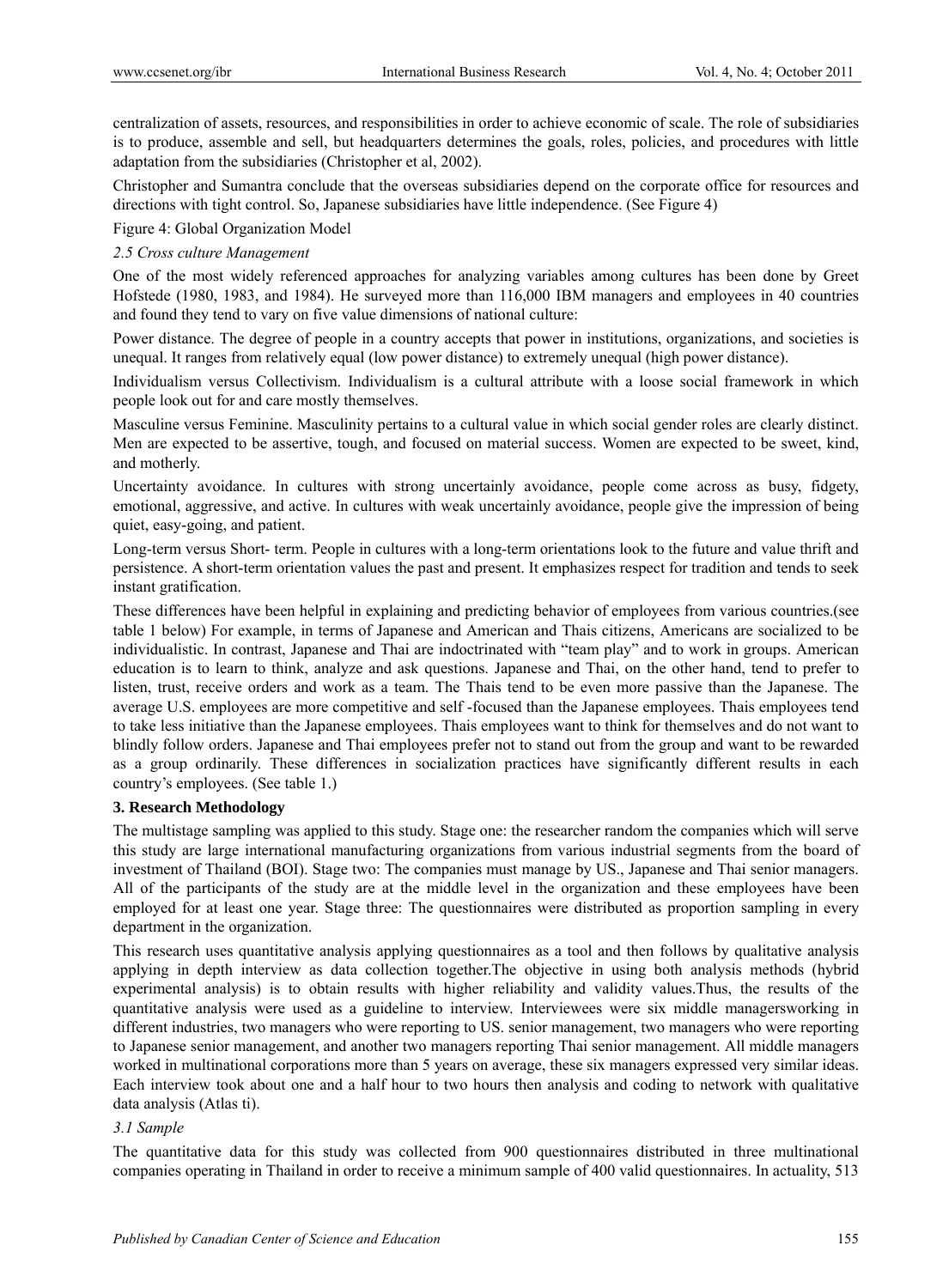valid questionnaires were returned. (see table 2.)

*3.2 Instrument*(Table 3: Summary of Variables)

#### *3.3 Validity and Reliability*

Because the positive, negative stress and job satisfaction questionnaire were developed in western countries then they were translated into Thai by professional translator, the questionnaire maybe not appropriate for Thai indeed the Thai version must considered adaptability and utility for Thai culture. The accuracy, clarity, and understandable of translation were examined by 5 specialists who are expert in this area.The Index of Item Objective Congruence (IOC) was applied in this study. In the additional, pretest reliability check performed.

The questionnaires will be anonymous and returned directly to the researcher. A pilot test (30 samples) will be administrated to test Cronbach Alpha reliability before the actual collecting of data.

#### **4. Research Finding**

For hypothesis testing, ANOVA-test was undertaken which reflects the comparison among all variables of the US., Japanese and Thai management styles suggesting another dimension of viewwhich are sequenced from high to low using a multiple comparison method of Tamhane's T2 because assuming that each group of data is unequal variance.

#### *4.1 Positive Stress*

The study's results show that Thai middle managers reporting to Thai senior management experience significantly more positive stress in all four categories (Positive affect, Meaningfulness, Manageability, and Hope) compared to those reporting to U.S. senior management and in three of the four categories, except for hope compared with Japanese senior management. (See figure 5 below) Those reporting to U.S. senior management, except for hope experience more positive stress than Thai middle managers reporting to Japanese senior management, but the difference is not significant.

#### Figure 5: Positive Stress

#### *4.2 Negative Stress*

The study shows in figure 6 below that Thai middle managers reporting to Thai senior management experience slightly less negative stress compared with their counterparts reporting to Japanese and US. senior management although the data is not significant except job alienation. Thais reporting to US. senior management, however, report significantly more anxiety than middle managers reporting to Thai and Japanese senior management.

#### Figure 6: Negative Stress

#### *4.3 Job Satisfaction*

The figure 7 indicates all middle managers are less satisfied with the pay, they receive no matter what senior management they work for. Thai middle managers who working for Japanese senior management report experiencing significantly more job satisfaction with the organization and the possibility of promotion than those reporting to both Thai and US. senior management. Those reporting to Japanese senior managers experience significantly greater possibility of promotion compared with those reporting to Thai senior management. No significant difference exists in job satisfaction overall.

#### Figure 7: Job Satisfaction

#### *4.4 Illness*

The figure 8 below indicates that Thai middle managers reporting to Japanese senior management experience significantly more physical and psychological illness than those reporting to Thai and US. senior management. With those report the employees who report to US. senior management found the least illness.

#### Figure 8: Illness

#### *4.5 Implementations*

A major finding from this research is that Thai middle managers reporting to Thai senior management experience significantly more positive stress in all four categories (Positive affect, Meaningfulness, Manageability, and Hope) than their counterparts in Japanese and US. companies. An employee who is experiencing positive affect on the job feels engaged, enthusiastic, and alert. When an employee experiences meaningfulness at work, he or she appreciates the significance and importance of what he or she doing and sees the work as worth his or her commitment and engagement. Manageability indicates that employees perceive they are in control of what they are doing because they have the information and the tools to be successful in achieving their work goals.

Furthermore, Thai middle managers reporting to Thai senior management report experiencing less negative stress than their counterparts reporting to Japanese and U.S. senior management. The qualitative data suggests that Thai middle managers feel more comfortable reporting to Thai senior management. This finding may indicate that being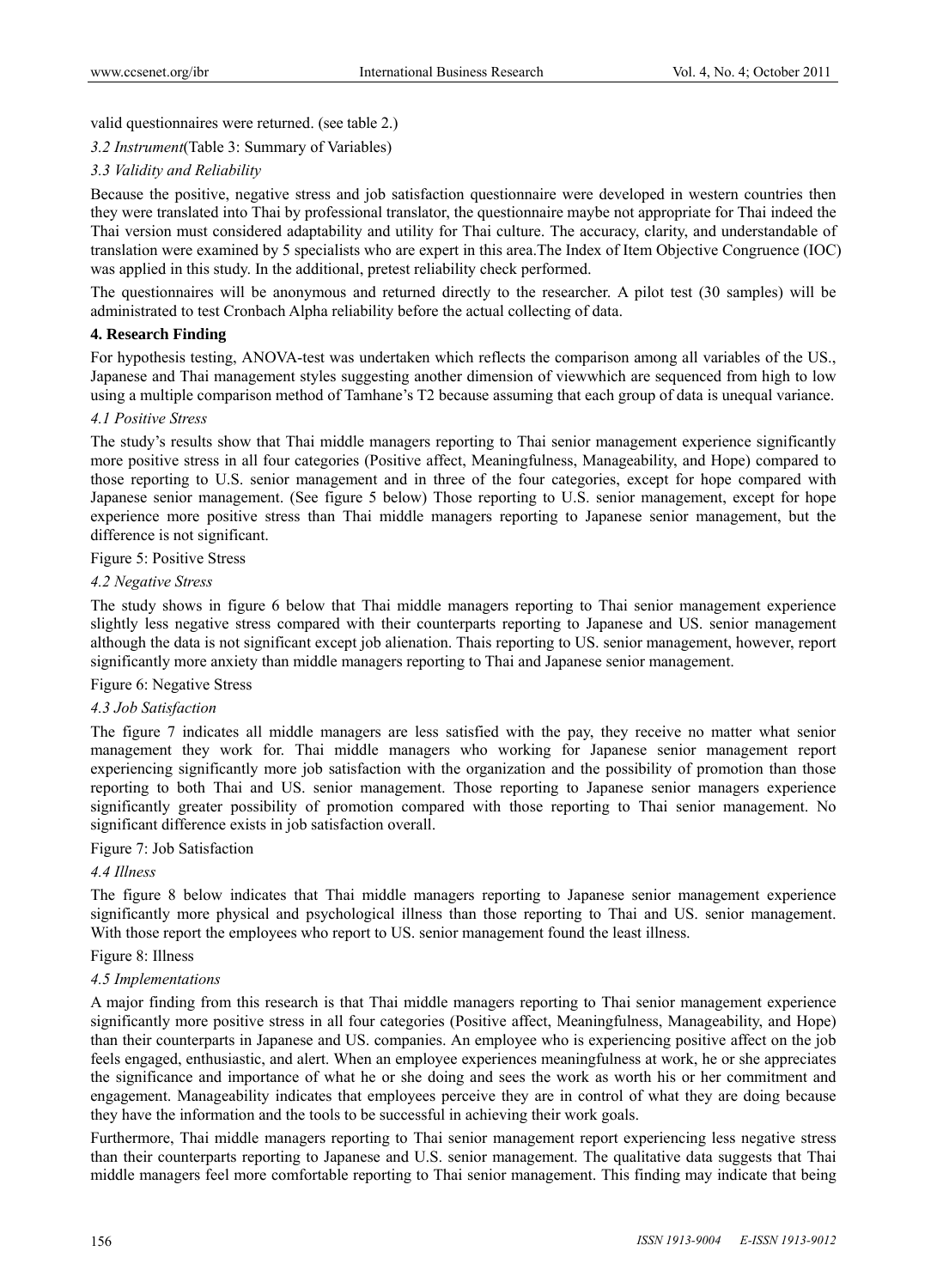from the same culture they know what to expect and they do not need to adapt their behaviors to a foreign culture. Moreover, the language may also be a barrier because the average Thai people are not fluent in English and Japanese.

Thai employees in the Japanese company experience job satisfaction significantly because of good organizational management system and belief in good policies for promotion. Studies by Chiu and Kosinski 1993, 1995; Hofstede, 1980; Redding, 1990 found that people in the Asian culture will not admit that they are feeling stressed or dissatisfied with their job since they have been cultured to be tolerant and to accept life's uncertainties. A similar admission might exist in this study with Thai middle managers unable to confess being dissatisfied in their jobs. The quantitative data indicate they do like Japanese senior management's organization policies and promotion opportunities, but not significant enough that they actually prefer Japanese leaders more than U.S. leaders.

The data indicates that Thai middle managers reporting to U.S. senior management are significantly healthier than those reporting to Japanese and Thai senior management. In the interviews Thai middle managers report that the difference explaining their better health is that they are afforded time and facilities for maintaining good health under US. senior management. The interviewee state that his company has fitness in the same building and sometimes there have yoka or aerobic class for anyone who want to attend.

Thai middle managers who report to Japanese senior management stated that "the Japanese management style is usually work very hard six days a week and a few days off traditionally."

On the other hand, Thai middle managers reporting to US. senior management express "I often go to fitness at my work place, it is fringe benefit. It helps employees feel healthy and reduce cost of medical care"

#### *4.6 Implication of the study*

Ting-Toomey (1998) defines Face as "the desired self-image an individual wants to present to others." He states a "Positive Face", "includes one's need to be liked, appreciated and admired;" "Negative Face refers to one's desire to act freely, without constraints or imposition from others." Awareness of others' face needs (both positive and negative) is known as having face concerns. Individuals typically seek to balance their own positive and negative face needs while also attending to the face needs of others. Ting-Toomey's research found differences between individualistic and collectivistic culture's face concerns especially in regard to conflict. Members of individualistic cultures, such as the US., are primarily concerned with negative face. They primarily seek to present themselves as confident, self-assured, and independent. Conversely, in collectivistic cultures' members, such as Japanese and Thais, their primary concern is positive face and they are more likely to present themselves as likeable, cooperative, and interested in building relationships.

High performance of employees is critical to the success of organizations. Too often Japanese Managers rely on punishment to manage poor performance and to correct mistakes because it produces a relative immediate response from Thai employees. This management approach of using punishment tends to result in negative stress caused by fear of further punishment from future mistakes. Worker dissatisfaction is a result. (Swierczed&Onishi, 2003).

Punishment can be defined as "a superior's application of a negative consequence or the removal of a positive consequence following an employee's undesirable behavior with the intention of decreasing the frequency of that behavior" (Trevino et al, 1998). The use of punishment often creates conflicts within the organization, which then leads to loss of trust and loyalty, loss of productivity, dissatisfaction and an increase in stress levels (Challagalla&Shervani, 1996); (Doby&Caplan, 1995).

It is noteworthy, punishment not only creates negative stress in recipients, but also its negative effects spread to other employees who observe the punishment.

A qualitative study demonstrated both recipients and observers of punishment lost respect for the punishers and developed negative attitudes toward the organizations. In observing the punishing to be unfair, the observers felt stressed and worried they would be punished also in the future.

US managers are learning to practice positive reinforcement to shape employee behavior in an effort to improve performance, remove stress and increase job satisfaction. Positive reinforcement is the application of something pleasant following a good or improved performance of a particular task (Robbins & Judge, 2007) For example, a promotion is given to an employee to reward her excellent performance or a bonus is granted to a salesperson for his increased sales. Multiple field and laboratory experiments have shown that the use of positive reinforcement is a most effective behavior modifier (Challagalla & Shervan, 1996);(Appelbaum, Bregman, & Moroz, 1998).

US. managers learn to shape employee behavior by systematically reinforcing each successive step that moves a person closer to the desired behavior because very little reinforcement takes place if managers wait to reward employees only when they show an absolutely perfect desired response (Robbins & Judge, 2007) For example, it will take a long time for an employee who frequently achieves 90% accuracy to meet his department's target rate of 99% if the manager rewards the employee only when employees finally reaches the target rate. Employees may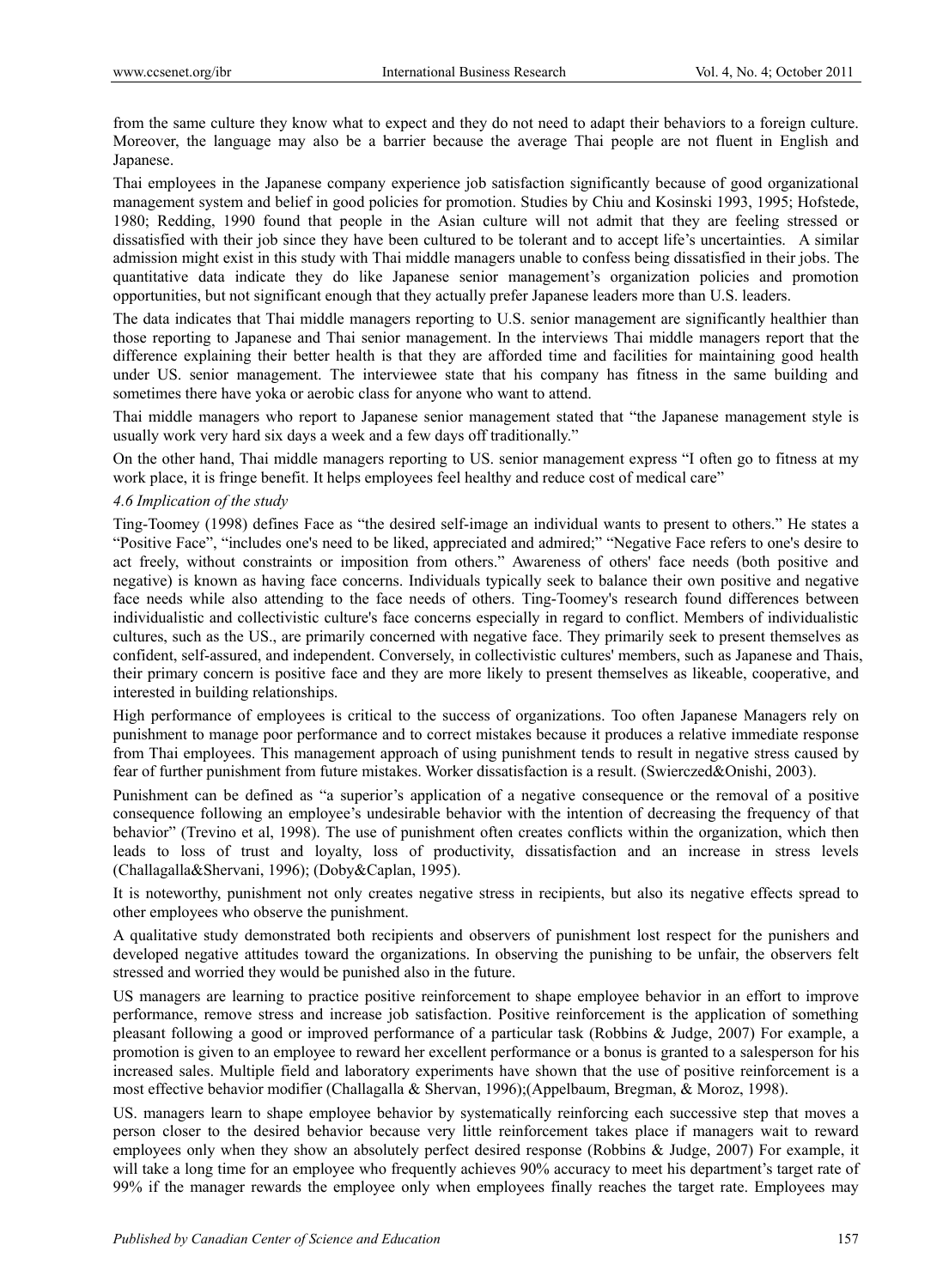never get the reward because he or she may believe the target is unachievable and, hence, he or she experiences negative stress. But, if instead, the manager provides positive reinforcement every time the employee makes an improvement toward the 99% target, thus giving him credit for achieving 92 or 93% accuracy, the employee will experience positive stress, not be discouraged and continue to work harder to achieve his goal.

US managers tend to use positive reinforcement rather than punishment. For example, retailers apply positive awards for reducing employee theft. In the retail industry about 26 billion dollars or 2% of gross industry sales is lost due to employee theft each year. For every one item stolen by shoplifters, eleven are stolen by employees. Fewer US firms use punishment such as threatened dismissal or prosecution. Instead, they use rewards to encourage honest behavior which has proven to be quite effective.

#### **5. Conclusion**

In US companies, managers experience work flexibility without strict rules but with a focus on individual performance resulting in the less negative stress while Thai managers' stress is at an intermediate level. Under the flexible US management style, it was discovered from the interviews that rules and regulations cause less deeply felt negative stress. They are clearly established, but not strictly observed. A merit system is adopted for performance appraisals and promotions result irrespective of work length or age. Managers experience a high level of positive stress and as a consequence, the organization's focus is placed on employee's competency in order to steer the organization ahead. This can be witnessed by young managers with high salaries .Managers are thus greatly motivated with a desire to succeed in a shorter time. The organizational vision, mission, and strategy are the administrative principles to be complied by all.

In the Japanese management style the administration is centralized and the management team and specialists (Expatriate Managers) are dispatched from Japan headquarters. Japanese people are hard work, devoted, and committed to the organization. So it may be quite difficult to adjust themselves to the culture of Thai middle managers who place a high priority on relationships. The analysis on the sample group revealed that positive stress is a stimulator that enhances job satisfaction in Thai middle manager at a significant level. The managers in Japanese companies put pressure on Thai managers causing a high level of negative effects on employee's health. Moreover, according to Japanese organizational culture, promotion is done by seniority. Juniors are required to pay respect to seniors in all circumstances e.g. In a conversation (Note 1) or a meeting(Note 2), or when expressing opinions(Note 3).

Consequently, positive and negative stress under Japanese management may be the cause of considerable illness of their Thai reports.

In respect to the Thai group, Thai senior management tends to use acquaintance or personal relationships in dealing with business and forming business alliances, thanks to their mutual trust and close friendship in which they can share interests. This may explain why Thai managers reporting to Thai senior management feel healthier than their counterparts who report to Japanese senior management. However, the quantitative data indicates that they are significantly less healthy than their counterpart report to US. senior management despite experiencing more positive stress. The interview data suggests that the illness may be done to the same cause namely being the recipients of top management dislike or even wrath.

#### **References**

Appelbaum, S. H., Bregman, M. &Moroz, P. (1998). Fear as a strategy: effects and impact within the organization. *Journal of European Industrial Training,22*(3), 113-128, http://dx.doi.org/10.1108/03090599810207944

Artinian, B. M. (1997). *Situational Sense of Coherence*. Thousand Oaks, CA: Sage.

Beck, A. T., Brown, G., Steer, R. A., Eidelson, J. I. & Riskind, J. H. (1987). Differentiating anxiety and depression.*Journal of Abnormal Psychology, 16*, 179-183, http://dx.doi.org/10.1037//0021-843X.96.3.179

Butterfield, K. D., Trevino, L. K. &McCabe, D. L. (1998).The ethical context in organizations: Influences on employee attitudes and behaviors. *Business Ethics Quarterly, 8*(3), 447-476, http://dx.doi.org/10.2307/3857431

Challagalla, G. N. &Shervani, T. A., (1996). Dimensions and types of supervisorycontrol: effects on salesperson performance. *Journal of Marketing, 60*(1), 89-106, http://dx.doi.org/10.2307/1251890

Chiu, R. &Kosinski, F. (1993). A cross-culture study of collectivism-individualism dimensions: influence of Chinese values on the conflict behaviors of MBA students in two countries. In Paper presented,*Fourth Symposium on Cross-cultural consumer and business studies*, December 15-18, 1993, Laie, Hawaii.USA: Brigham Young University.

Christopher, A. B. &Sumantra, G. (2002).Strategic advantage.*Executive Excellence, 19*(7), 7.

Christopher, A.B. &Sumantra, G. (2003). Managing across borders. *The British Journal of Administrative Management*, 24.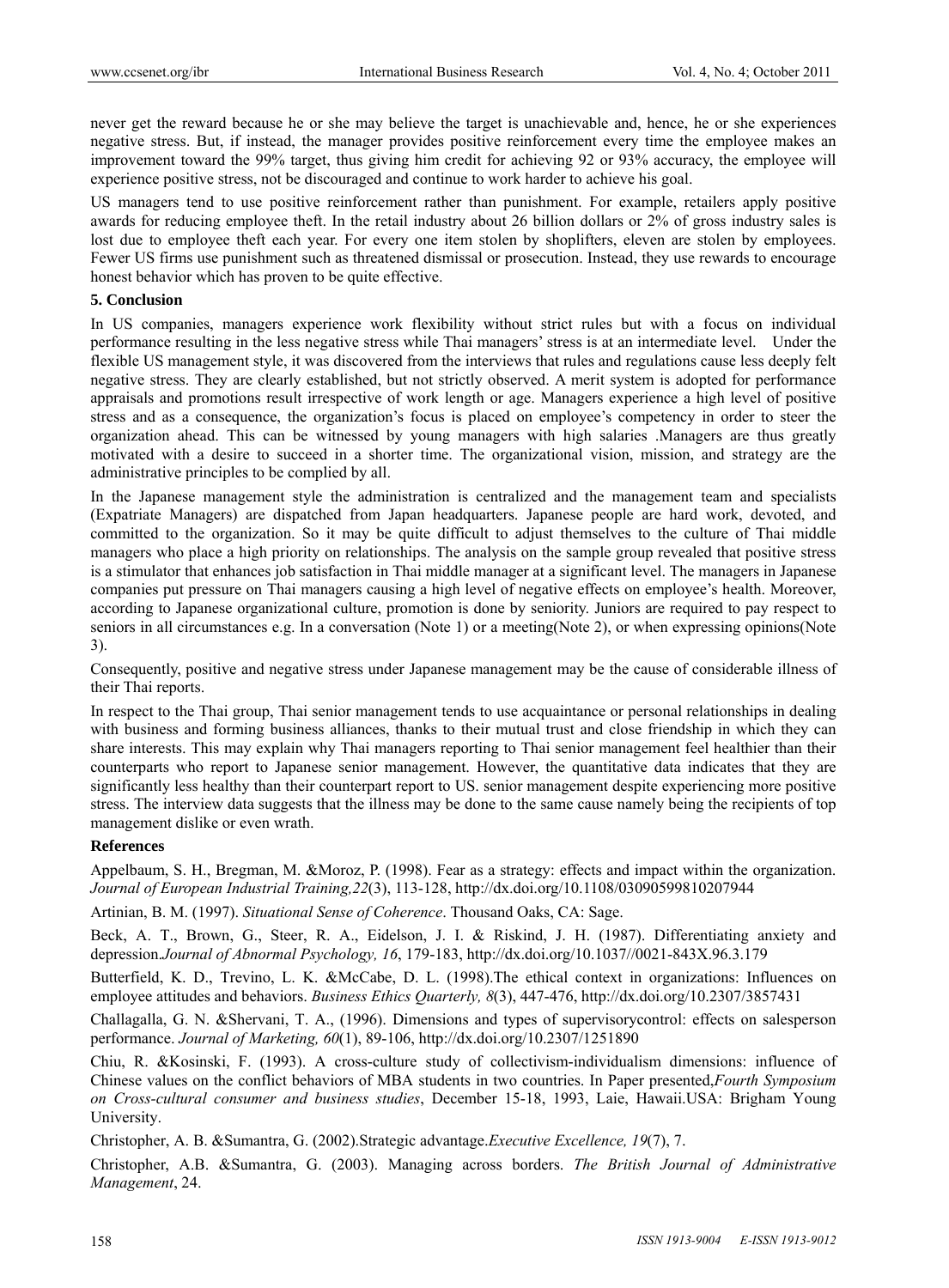Derogatis, L. R., Lipman, R. S., Covi, L., Rickels, K. &Uhlenhuth, E. H. (1970). Dimensions of outpatient neurotic pathology.*Journal of consulting and Clinical Psychology, 54*, 164-171, http://dx.doi.org/10.1037/h0029030

Doby, V. J. &Caplan, R. D. (1995).Organizational stress as threat to reputation: Effects on anxiety at work and at home. *Academy of Management Journal*.*38* (4), 1105-1123, http://dx.doi.org/10.2307/256622

Herzberg, F. &Snyderman(1959).*The motivation to work.*New York*:* John Wiley and Sons, Inc, http://dx.doi.org/10.1111/j.1744-6570.1965.tb00294.x

Hofstede, G. (1980). *Culture's Consequences: International Differences in work-related values*. London: Sage.

Hofstede, G. (1983). Dimension of national cultures in fifty countries and three regions. *International Studies of Management & Organization,* M.E. Shape.Inc.*, XIII*(1-2), 46-74.

Kanungo, R. (1982). *Work Alienation: An Integrative Approach*. New York: Praeger.

Koustelios, A. &Bagiatis, K. (1997).The employee satisfaction inventory.*Educational and Psychological Measurement, 57*(8), 469-476, http://dx.doi.org/10.1177/0013164497057003008

Mehri, D. (2000). Death by overwork: corporate pressures on employees take a fatal toll in Japan. *Multinational Monitor, 21*(6), 26-29.

Quick, J. C., Quick, J. D., Nelson, D. L. &Hurrell, J. J. (1997).*Preventive Stress Management in Organization*. Washington, D.C.: American Psychology Association, http://dx.doi.org/10.1037/10238-007

Redding.(1990).The Spirit of Chinese Capitalism by Redding. *Far Eastern Economic Review.*150,41. http://dx.doi.org/10.1080/00207599008247917

Robbins, S. P. & Judge, T. A. (2007).*Organizational Behavior* (12thed.). New Jersey: Prentice Hall.

Selye, H. (1974).*Stress without Distress*. Philadelphia: Lippincott

Selye, H. (1983). The stress concept: past, present, and future. In Cooper, C.L. (Ed.), *Stress Research* (pp. 1-20). New York: John Wiley & Sons.

Simmons, B. L. (2000). *Eustress at Work: Accentuating the Positive*. Oklahoma: Oklahoma State University.

Snyder, C. R., Symptom, S. C, Ybasco, F. C., Borders, T. F., Babyak, M. A. & Higgins, R. L. (1996). Development and validation of the state hope scale. *Journal of Personality and Social Psychology, 70*, 321-335, http://dx.doi.org/10.1037/0022-3514.70.2.321

Swierczek, F. W. &Onishi, J. (20003). Culture and conflict: Japanese managers and Thai subordinates. *Personnel Review,32*(1/2), 187-210, http://dx.doi.org/10.1108/00483480310460216

Ting-Toomey, S. (1998).*Theories in Intercultural Communications.*Newburg Park, CA: Sage.

Watson, D., Clark, L. A. &Tellegen, A. (1988). Development and Validation of Brief Measures of Positive and Negative Affect: The PANAS Scales. *Journal of Personality and Social Psychology, 54*(6), 1063-1083, http://dx.doi.org/10.1037//0022-3514.54.6.1063

# **Notes**

Note1. The junior should be a good listener.

Note2. The junior should attend in meeting before the meeting start.

Note3. The senior is dominant in group.

Table 1.Cultural Dimension table

| Country    | Power Distance | Individualism    | Masculine | Uncertainly Avoidance | Long-term Orientation |
|------------|----------------|------------------|-----------|-----------------------|-----------------------|
| Japan      | Moderate       | Moderate         | High      | High                  | Moderate              |
| (Rank)     | (33)           | (22/23)          | ٦I)       |                       | (4)                   |
| <b>USA</b> | Low            | High             | High      | Low                   | Low                   |
| (Rank)     | (38)           | $\left(1\right)$ | (15)      | (43)                  | (17)                  |
| Thailand   | Moderate       | Low              | Low       | Moderate              | Moderate              |
| (Rank)     | (21/23)        | (39/41)          | (44)      | (30)                  | (8)                   |

Source: Adapted from G. Hofstede, "Cultural Constraints in Management Theories" Academy of Management Excusive, February 1993, p 91.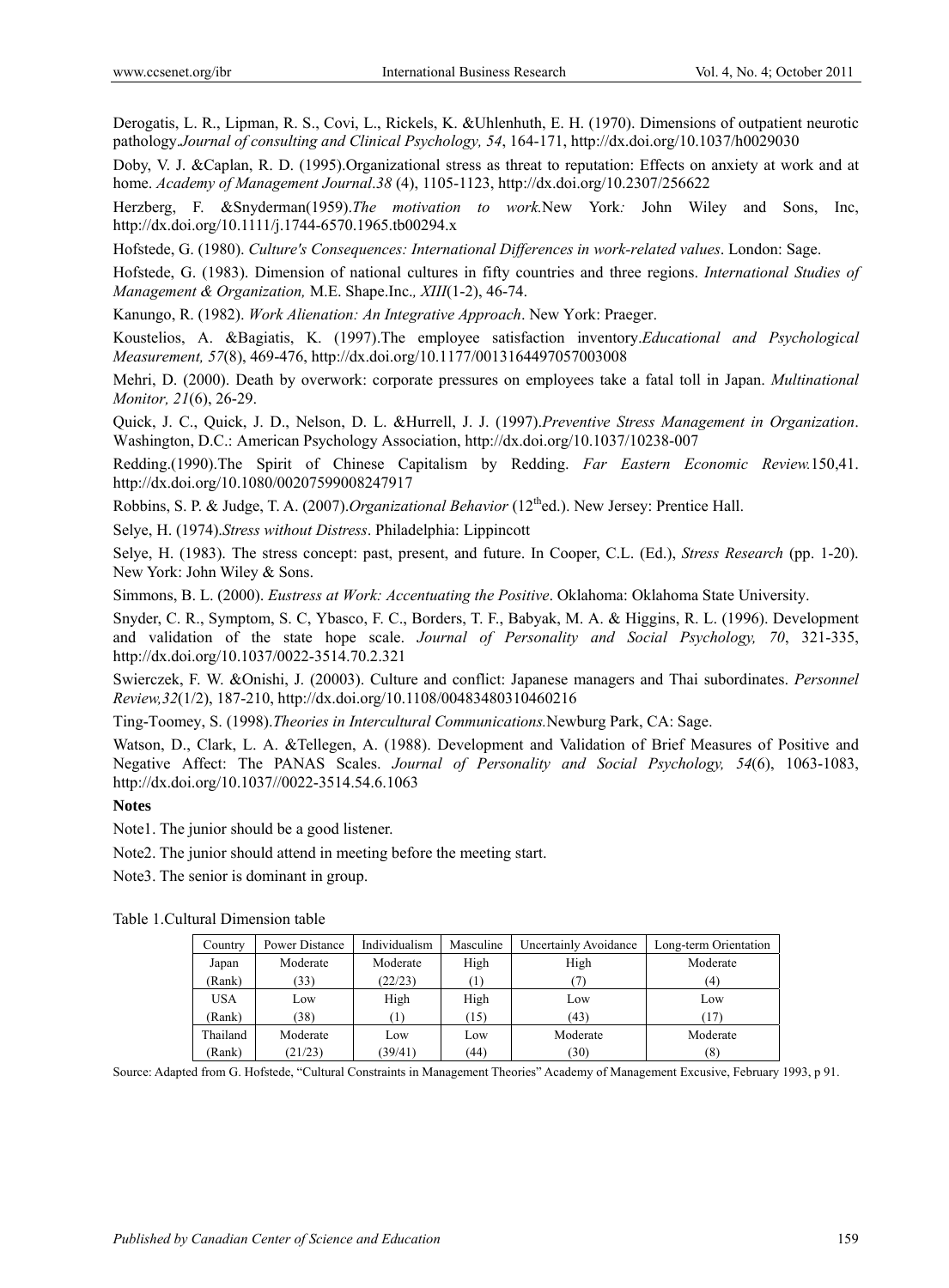# Table 2. Return questionnaires table

| Type of company  | Distributed | Return | <b>Response Rate</b> |  |
|------------------|-------------|--------|----------------------|--|
| Japanese Company | 300         | 183    | 61.3%                |  |
| U.S.             | 300         | 163    | 54.3%                |  |
| Company          |             |        |                      |  |
| Thai             | 300         | 166    | 55.3%                |  |
| Company          |             |        |                      |  |
| Total            | 900         | 513    | 57.0%                |  |

# Table 3. Summary of Variables

| Survey                                   |                                                 | Item                          |                                                | Numbe          |  |  |  |
|------------------------------------------|-------------------------------------------------|-------------------------------|------------------------------------------------|----------------|--|--|--|
| Construct                                | Definition                                      | Numbers                       | Source                                         | Indicato       |  |  |  |
| Positive Stress Indicators               |                                                 |                               |                                                |                |  |  |  |
| Positive Affect                          | Positive Affect (PA)                            | Section 3,                    | Watson, Clark, &                               | 10             |  |  |  |
|                                          | the stress made result as                       | Items $1,3,5$                 | Tellegen, 1988;                                |                |  |  |  |
|                                          | positive states                                 | 9, 10, 12, 14,                | (PANAS)                                        |                |  |  |  |
|                                          |                                                 | 16,17,19                      |                                                |                |  |  |  |
| Meaningfulness                           | The Extent to which                             | Section 4,                    | Artinian, 1997;                                | 4              |  |  |  |
|                                          | a situation makes sense to be                   | Items $1,3,5$ ,               | Subscale of                                    |                |  |  |  |
|                                          | emotionally; and worth                          | 7                             | Situational Sense                              |                |  |  |  |
|                                          | to investing the energy in                      |                               | of Coherence Scale                             |                |  |  |  |
|                                          | worthy of commitment and                        |                               |                                                |                |  |  |  |
| engagement, and are welcome              |                                                 |                               |                                                |                |  |  |  |
| as a challenges                          |                                                 |                               |                                                |                |  |  |  |
| Manageability                            | The extent to which one                         | Section 4,                    | Artinian, 1997;                                | 5              |  |  |  |
| perceives that he or she                 | Items $2,4,6$                                   | Subscale of                   |                                                |                |  |  |  |
|                                          | can manage the balance<br>between work and life | 8,9                           | <b>Situational Sense</b><br>of Coherence Scale |                |  |  |  |
| Hope                                     | A cognitive set that is based                   |                               | Snyder et al., 1996;                           | 6              |  |  |  |
|                                          | on a reciprocally derived                       | Section 5,<br>Items $1,6,8$ , | <b>State Hope Scale</b>                        |                |  |  |  |
|                                          | sense of goal pathways                          | 14, 18, 20                    |                                                |                |  |  |  |
| <b>Negative Stress Indicators</b>        |                                                 |                               |                                                |                |  |  |  |
| Negative Affect                          | Negative Affect (NA) made                       | Section 3,                    | Watson et al., 1988                            | 10             |  |  |  |
|                                          | result as negative state                        | Items $2,4,6$ ,               | <b>PANAS</b>                                   |                |  |  |  |
|                                          |                                                 | 7,8,11,13,                    |                                                |                |  |  |  |
|                                          |                                                 | 15,18,20                      |                                                |                |  |  |  |
| Job Alienation                           | One's generalized                               | Section 6,                    | Kanungo, 1982                                  | $\overline{2}$ |  |  |  |
|                                          | state of psychological                          | Items 1-2                     |                                                |                |  |  |  |
|                                          | separation from one's job,                      |                               |                                                |                |  |  |  |
|                                          | distance as the job is perceived                |                               |                                                |                |  |  |  |
|                                          | to lack the potential for                       |                               |                                                |                |  |  |  |
|                                          | satisfying themselves.                          |                               |                                                |                |  |  |  |
| Anxiety                                  | Transitory sense of danger                      | Section 7,                    | Beck et al., 1987                              | 6              |  |  |  |
|                                          | and threat of loss (job)                        | Items $1-6$<br>6 of 12        | items from                                     |                |  |  |  |
|                                          |                                                 |                               | the Anxiety Subscale                           |                |  |  |  |
|                                          |                                                 |                               | of CCL                                         |                |  |  |  |
| Survey                                   |                                                 | Item                          |                                                |                |  |  |  |
| Construct                                | Definition                                      | Numbers                       | Source                                         |                |  |  |  |
| Anger/Hostility                          | Dimension of neuroticism                        | Section 8,                    | Derogatis et al.,                              | 3              |  |  |  |
|                                          | Result to emotional                             | Items $3, 5, 9$               | 1970; Sub-scale of                             |                |  |  |  |
|                                          | expression                                      |                               | Symptom of Distress                            |                |  |  |  |
|                                          |                                                 |                               | Checklist (SCL)                                |                |  |  |  |
| Job Satisfaction                         | An attitude that individuals                    | Section 9,                    | The Employee                                   | 15             |  |  |  |
| Item $1-15$<br>have about their jobs. It |                                                 | Satisfaction                  |                                                |                |  |  |  |
| results from their perception            |                                                 | Inventory(1997)               |                                                |                |  |  |  |
| Physical Health                          | The physical appearance                         | Section 2,                    | Department of                                  | 10             |  |  |  |
|                                          | symptoms                                        | Item $1-10$                   | Mental Health                                  |                |  |  |  |
| SPST 20 (1995)                           |                                                 |                               |                                                |                |  |  |  |
| Psychological                            | The mental appearance                           | Section 2,                    | Department of                                  | 10             |  |  |  |
| Health                                   | symptoms                                        | Item 11-20                    | Mental Health                                  |                |  |  |  |
| SPST 20 (1995)                           |                                                 |                               |                                                |                |  |  |  |
| Total number of Questions                |                                                 |                               |                                                |                |  |  |  |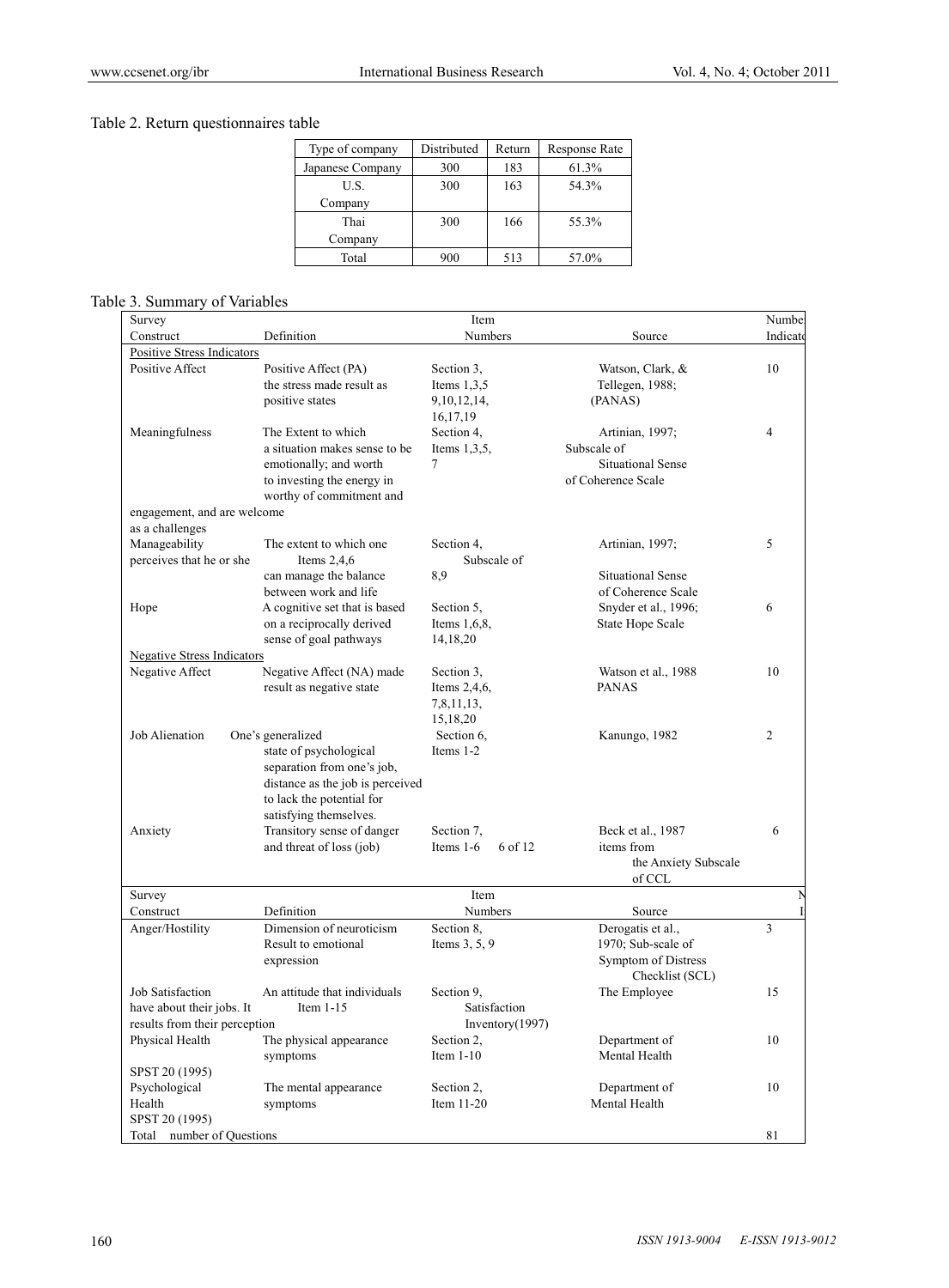

Figure 1. Frame Work





Figure 2. An Expanded Yerkes-Dodson Curve Law



Source: Christopher, B., Sumantra, G. "Managing across borders", 2003 Figure 3. International Organization Model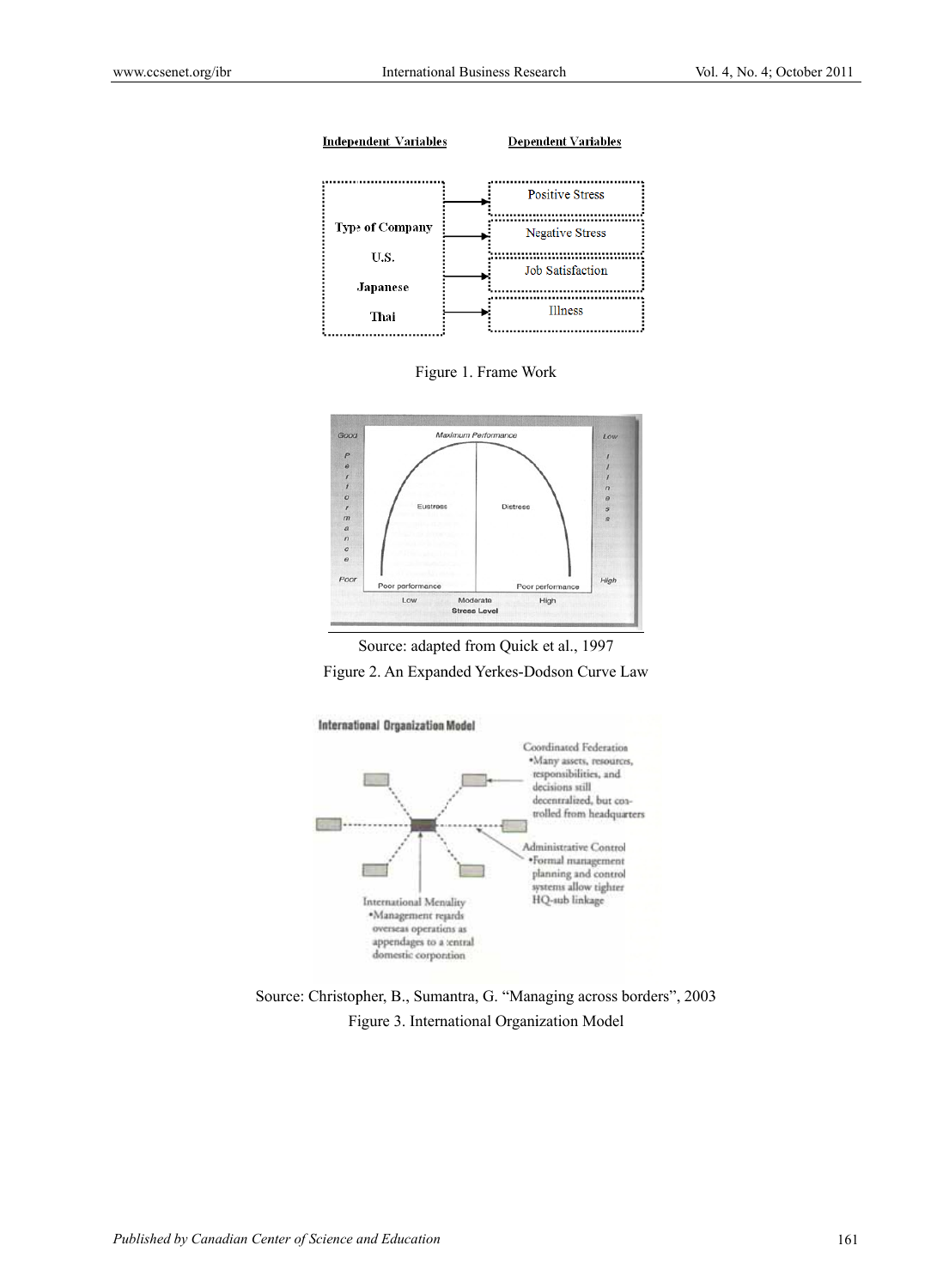

Source: Christopher, B., Sumantra, G. "Managing across borders", 2003 Figure 4. Global Organization Model



1=Positive Affect\* 2=Meaningfulness\* 3=Manageability\* 4=Hope\* 5=Average positive stress \* means significant at the level of 0.05

Figure 5. Positive Stress



1=Negative Affect 2=Job Alienation\* 3=Anxiety 4=Anger 5=Average negative stress \* means significant at the level of 0.05

Figure 6. Negative Stress